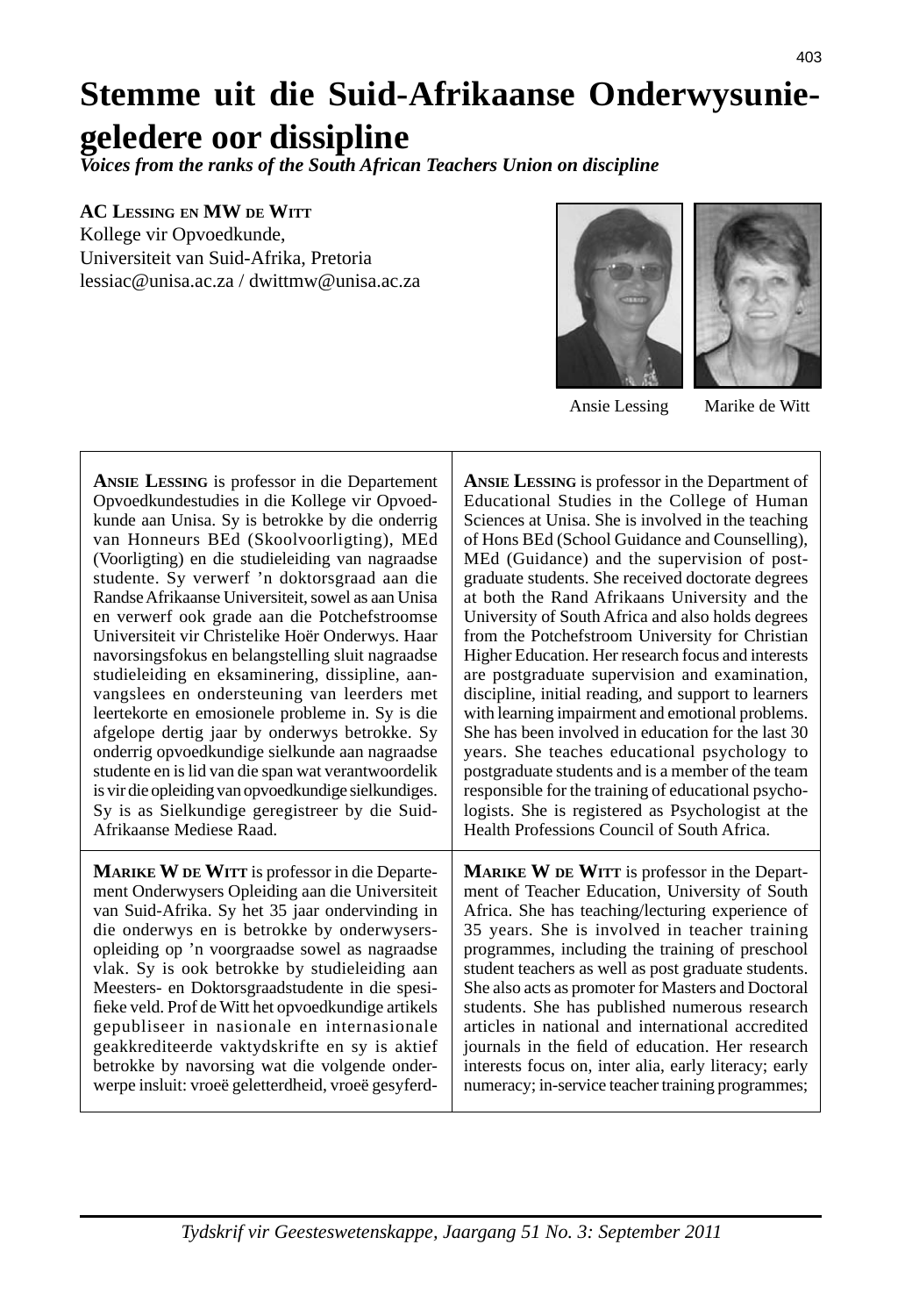## **ABSTRACT**

## *Voices from the ranks of the South African Teachers Union on discipline*

*Undisciplined behaviour refers to learner behaviour that disturbs the orderly course of the teaching situation. It is low impact, undisciplined behaviour in particular, such as interruptive chatting in class, wandering about the classroom, and task avoidance, that cause the most frustration and stress in teachers. This article refl ects teachers' views on the causes of undisciplined learner behaviour, as well as on the maintenance of discipline in the school. A mixed research method of investigation was used and a questionnaire was sent electronically to schools for teachers to complete, the results of which were analysed quantitatively and qualitatively. Information obtained from a pilot study was used to compile the questionnaire, which contained structured and unstructured questions, in order to collect information on teachers' views on undisciplined learner behaviour.* 

 *The questionnaire that was developed was suitably tested and then sent electronically by the Suid-Afrikaanse Onderwysersunie (SAOU) (South African Teachers Union) to 335 schools in all nine the provinces in South Africa. Urban and rural multi-cultural English, Afrikaans, parallelmedium and dual-medium high schools and primary schools were involved and the research included ordinary, special, extraordinary, technical and agricultural schools. Inclusive factors for participation in the research were the following: some of the staff members of the school had to be members of SAOU, teachers had to have a full command of the Afrikaans language and the school had to have the facilities necessary to download the questionnaire electronically and to return the completed questionnaire electronically.*

 *The questions in the questionnaire concerning teachers' views of the causes of disciplinary problems and the maintenance of discipline in schools were identifi ed and analysed qualitatively using an interpretive phenomenological analysis method in order to identify categories and themes, and the fi ndings are refl ected in this article. Descriptive statistics and narrative discussion are used in the presentation of the results. In addition, frequencies and qualitative information are provided on teachers' views of disciplinary problems and the maintenance of discipline in schools.*

 *The study found that many respondents experience a feeling of powerlessness with regard to the handling of undisciplined behaviour in schools and reactive discipline, such as detention, is generally in use.* 

 *The permissive atmosphere at home and inadequate proof of parental authority were indicated by most respondents as the main causes of undisciplined learner behaviour. Participants were of the opinion that the decline in parental authority and the growing lack of values and norms as well as an undisciplined community have a negative infl uence on learners' attitudes towards authority and manifest in undisciplined behaviour. Ineffective punishment methods for repeated offences and inadequate disciplinary measures were also indicated as challenges that teachers have to deal with.*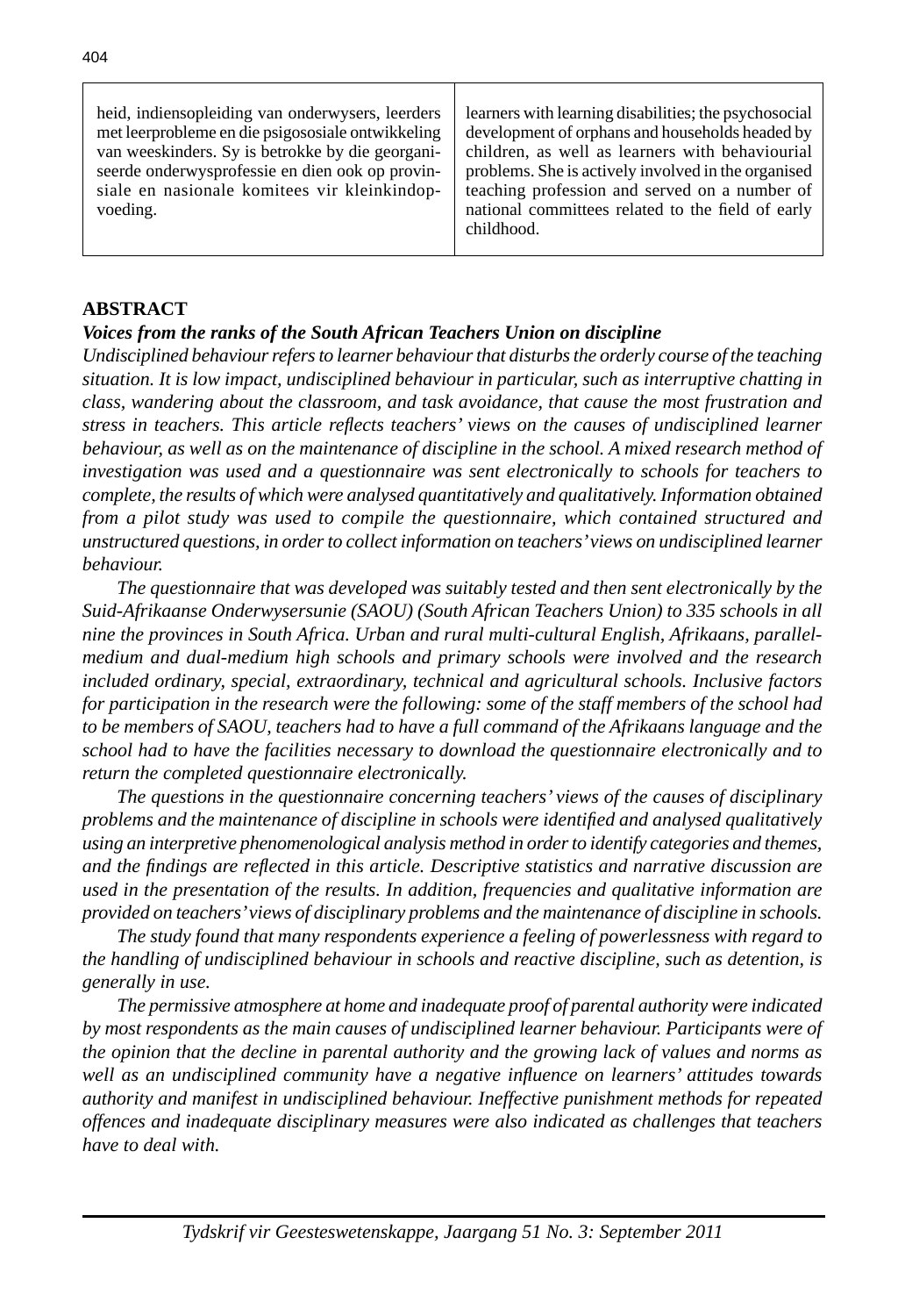*Strict, consistent and fair discipline, and thorough lesson preparation that includes learner involvement, were regarded by nearly half of the participants as the most effective ways to maintain discipline. In addition to the principal and the parents, every learner in the school, as well as the community, is regarded as important role players in the maintenance of discipline. Respondents appeared to be satisfi ed with the support that they received from the principals and management bodies, but referred to inadequate support from parents and the various education departments.*

 *From the results of this research it is clear that maintaining discipline implies many role players, encompasses a large variety of aspects and is not an easy task. Codes of conduct can be a valuable aid in refl ecting the ethos and culture of a school. Parents and teachers should decide together on the content of a code of conduct and be empowered not only to act as role models but also to purposefully guide learners to self-discipline. Learners should be supported to make choices and to accept the consequences of their choices. By consolidating and applying values, learners learn and grow, and self-discipline and responsible decision making and choices that are of value not only for the self but also for the whole school community, are promoted.* 

- **KEY WORDS:** behavioural problems; discipline; parent involvement; disciplinary code; punishment; detention; rights of children; value system; support system; pro active discipline
- **TREFWOORDE:** gedragsprobleme; dissipline; ouerbetrokkenheid; dissiplinêre kode; straf; detensie; kinderregte; waardestelsel; ondersteuningstelsel; proaktiewe dissipline; Suid-Afrikaanse Onderwysersunie; SAOU

# **OPSOMMING**

Ongedissiplineerde leerdergedrag het betrekking op gedrag wat die ordelike verloop van die onderrigsituasie versteur. Dit is veral lae-impak-ongedissiplineerde gedrag soos tussenin praat, rondloop in die klas en taakvermyding wat die meeste frustrasie en stres by onderwysers veroorsaak. Hierdie artikel weerspieël onderwysers van bepaalde skole se sienings oor die oorsake van ongedissiplineerde leerdergedrag, asook hulle sienings oor die handhawing van dissipline in die skool. 'n Vraelys is elektronies aan skole gestuur en die resultate is sowel kwantitatief as kwalitatief ontleed. Hierdie artikel doen egter slegs verslag oor die bevindinge van die kwalitatiewe gedeelte van die vraelys. Streng, konsekwente asook regverdige dissipline en deeglike lesvoorbereiding wat leerderbetrokkenheid insluit, word beskou as die effektiefste maniere om dissipline te handhaaf. Uit die resultate van hierdie navorsing is dit duidelik dat die handhawing van dissipline in skole talle rolspelers impliseer, 'n groot verskeidenheid aspekte behels en geen maklike taak is nie.

# **1. AGTERGROND**

Ongedissiplineerde gedrag word nie slegs in Suid-Afrikaanse skole nie, maar ook internasionaal beleef. Twee verskillende wetenskaplike tydskrifte, naamlik *Journal of Educational Studies* (2009)1 en *Tydskrif vir Christelike Wetenskap* (2010)<sup>2</sup> het onlangs spesiale uitgawes oor dissiplineprobleme die lig laat sien. Die noodsaaklikheid om dissiplineprobleme te hanteer en uit te skakel blyk egter nie slegs uit wetenskaplike artikels nie, maar word ook op grondvlak deur onderwysers ervaar. Ten spyte van al die onlangse navorsing oor dissipline in Suid-Afrika het die Suid-Afrikaanse

<sup>1</sup> *Journal of Educational Studies* 2009*,* 8(1).

<sup>2</sup> *Tydskrif vir Christelike Wetenskap* 2010*,* 46 (spesiale Uitgawe 1).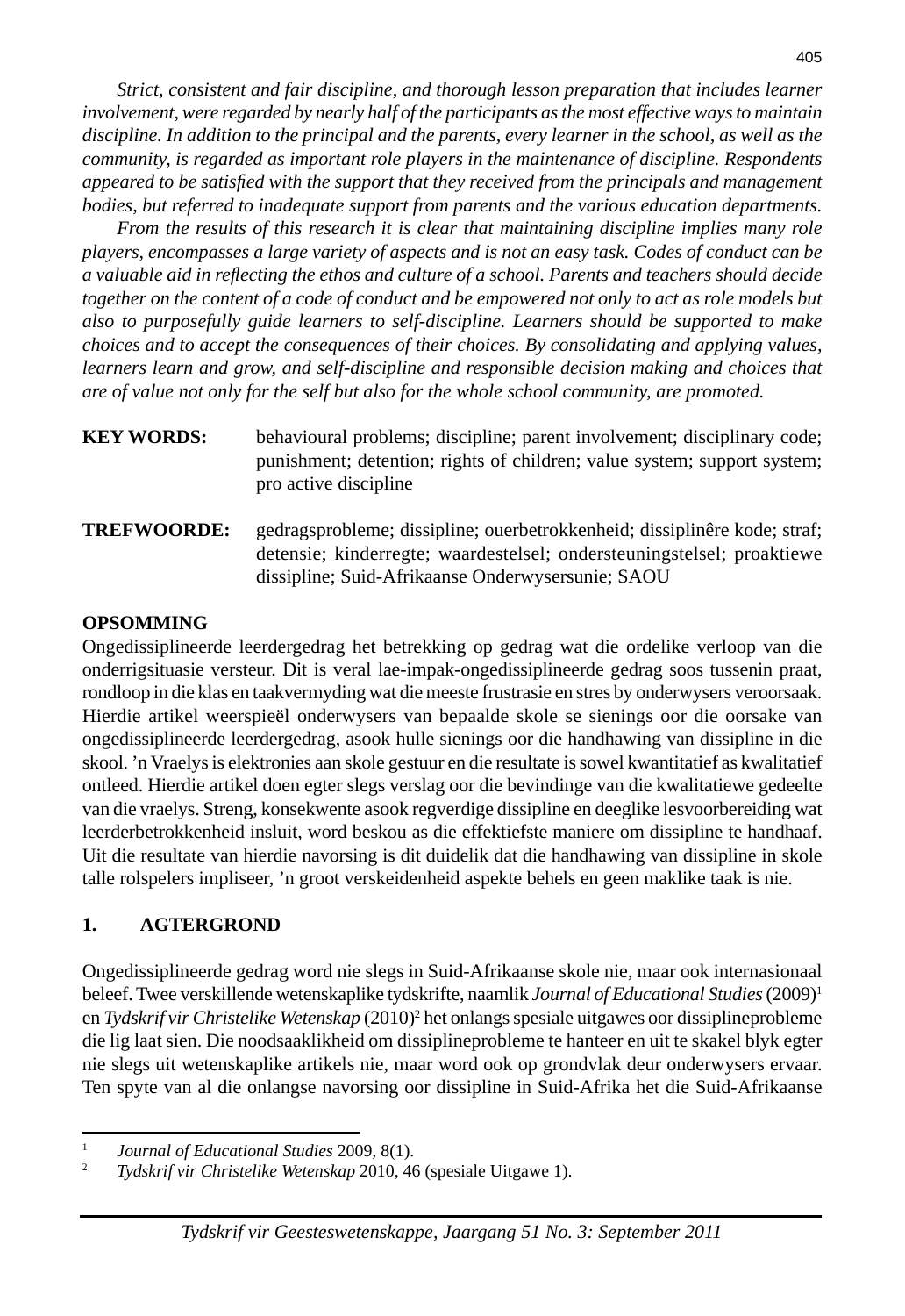Onderwysersunie (SAOU)<sup>3</sup> die navorsers versoek om 'n indringende ondersoek te doen na die omvang van dissiplineprobleme en die invloed van ongedissiplineerde gedrag op die werkslewe van onderwysers in skole wat by hulle geaffilieer is. Die motivering en belangrikheid van verdere navorsing oor dissipline berus op die aanname dat daar ten spyte van bestaande navorsing steeds 'n behoefte aan inligting in dié verband in die praktyk bestaan. Die leemte in navorsing, naamlik om spesifiek na die stem van die onderwyser met 'n bepaalde ingesteldheid (etos), soos deur die SAOU verteenwoordig te luister, word in hierdie artikel aangespreek.

 Die mees algemene gedragsprobleme by leerders is met die hulp van 'n aantal ervare onderwysers geïdentifi seer en is as basis gebruik vir 'n omvattende literatuurstudie oor die onderwerp. Die inligting uit die literatuur is gebruik vir die samestelling van 'n vraelys om onderwysers se belewing van die aard en omvang van dissiplineprobleme en die invloed daarvan op hulle werkslewe te bepaal. Verder is ook gekyk na die moontlike oorsake van ongedissiplineerde leerdergedrag en die handhawing van dissipline in die skool. Dié artikel reflekteer die bevindinge van 'n gedeelte van die vraelys met betrekking tot die vraag: Wat is onderwysers se sienings van die oorsake van ongedissiplineerde gedrag en hoe word dissipline in die skool gehandhaaf?

# **2. KONSEPTUELE RAAMWERK**

#### **2.1 Die aard van dissipline**

Dissipline word dikwels as sinoniem met straf beskou (Butchart & McEwan 1998:22; Reyna & Weiner 2001:317; Scarpaci 2007:111), terwyl dit eerder in 'n breër konteks geag moet word as 'n leerproses gerig op die behoud van goeie orde (Oosthuizen 2006:48). In hulle navorsing by drie hoërskole in Pretoria-Oos bevind Joubert en Serekwane (2009:127-128) dat onderwysers dissipline op verskillende maniere interpreteer: as die vorming van 'n morele karakter, die uitoefening van beheer oor leerders, die handhawing van orde in die klaskamer, voorkomende en herstellende maatreëls, selfdissipline, en selfs as straf.

 Gedrag wat die handhawing van orde in die klaskamer en selfdissipline teenwerk, dui op ongedissiplineerde gedrag. Axup en Gersch (2008:145) bevind in hulle studie dat lae-impakgedrag, soos tussenin praat, rondloop in die klas en taakvermyding die tipe ongedissiplineerde gedrag is wat die meeste frustrasie en stres by onderwysers veroorsaak. Verdere vorme van ongedissiplineerde gedrag omvat gedrag soos ongehoorsaamheid, astrantheid, disrespek, uittarting, onoplettendheid en boelie-optrede,4 en hou dikwels verband met onbetroubaarheid, onverantwoordelikheid, disrespek en ontoereikende omgee vir die onderwyser en medeleerders. Dit is in wese selfsugtige gedrag wat eiebelang vooropstel en disrespek teenoor die medemens openbaar (Lessing & De Witt 2010:22).

## **2.2 Die oorsake van ongedissiplineerde gedrag**

Oosthuizen en Van Staden (2007:362) wys op die belangrikheid van 'n verskeidenheid samelewingsverbande vir die ontwikkeling van dissipline, en is met reg van mening dat leerdergedrag diep gewortel is in samelewingsverbande soos die skool, die ouerhuis en die omliggende gemeenskap of samelewing.

<sup>3</sup> Die SAOU is 'n tweetalige professionele onderwysersunie.

<sup>4</sup> Kyk onder meer Donald, Lazarus & Lolwana (1997:12); Ellenwood (2007:20); Ertesvåg & Vaaland (2007:713); Oosthuizen (2006:12).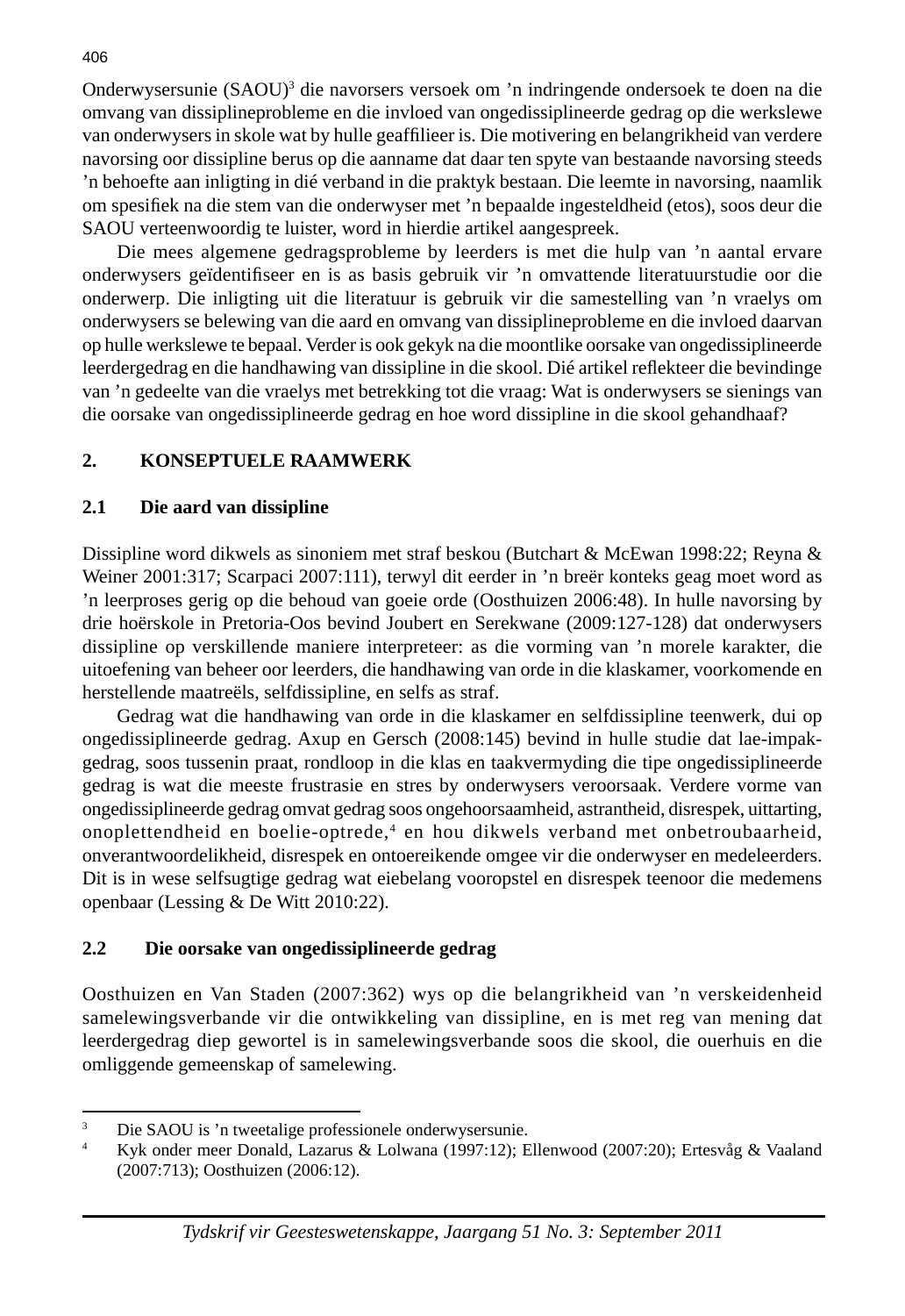Faktore wat binne die skoolomgewing met ongedissiplineerde gedrag verband hou, is onder andere: die ouderdom en die gepaardgaande volwassenheidsvlak van leerders; die bevoegdheid en styl van die opvoeder; die organisasiestruktuur van die skool; die fisiese voorkoms van die skool, wat aspekte soos die netheid en die estetika insluit; en die organisatoriese klimaat in die skool, wat verband hou met die bestuurstyl van die skoolhoof (Wolhuter & Steyn 2003:527; Wolhuter, Oosthuizen & Van Staden 2010:169).

 Vertroue en respek is hoekstene in 'n goeie verhouding tussen leerders en onderwysers. Ontoereikende vertroue in en respek vir die onderwyser kan tot negatiewe gedrag by die leerder lei. Die onderwyser se optrede, positiewe karaktereienskappe en voorbeeld van gedissiplineerde gedrag vorm die grondslag van goeie verhoudings en gesonde dissipline in die klaskamer. Respek en vertroue gaan dikwels verlore omdat leerders onderwysers nie meer as die draers van waardes en gesag sien nie en gevolglik gedurig die onderwyser se wettige gesag uitdaag (Heystek 2010:46).

 Lessing en De Witt (2010:32) beklemtoon dat die onderwyser nie slegs 'n voorbeeld ten opsigte van dissipline is nie, maar ook 'n leeueaandeel het in die vorming van gedissiplineerde gedrag. Onderwysers openbaar selfdissipline in die wyse waarop hulle met leerders omgaan; hulle kennis van die leerders as individue; hulle humorsin; hul bereidheid om verskoning te vra wanneer hulle 'n fout begaan het; hulle algemene optrede teenoor die leerders; hul afkeuring van negatiewe gedrag; waaksaamheid teen oorreaksie; asook hulle reaksie op ongedissiplineerde gedrag (Oosthuizen 2006:8-10). In wese hou hierdie gedragswyses verband met selfdissipline (Harris 2007:53), selfrespek en respek vir die medemens (Lessing & De Witt 2010:32).

 Volgens navorsing deur Heystek (2010:51) is onderwysers dikwels die oorsaak van die konflikgedrag en dissiplinêre probleme, omdat hulle leerders se vrae ignoreer en vooroordeel toon deur die etikettering van ongedissiplineerde leerders. Hy bevind dat onderwysers minder daarin slaag om respek en vertroue by die leerders op te bou en selfs negatiewe reaksie van leerders ontlok wanneer hulle slegs op hulle mag as onderwyser staatmaak om orde te handhaaf (Heystek 2010:51). Negatiewe opmerkings en reaksies van onderwysers teenoor leerders wat hulle aan wangedrag skuldig maak (Lessing & Dreyer 2009:150), kan tot rebelsheid en negativisme by die leerder lei (Mabeba & Prinsloo 2000:37).

 Gesinsverwante faktore wat verband hou met ongedissiplineerde gedrag is onder andere die begeleiding wat kinders van hulle ouers ontvang en ouerbetrokkenheid by die skool (Wolhuter & Steyn 2003:527). Oosthuizen en Van Staden (2007:362) is van mening dat daar 'n verband is tussen leerderdissipline en die toenemende voorkoms van verbrokkelde gesinne, enkelouergesinne en hersaamgestelde gesinne.

 Leerders word in 'n groot mate blootgestel aan 'n samelewing van geweld. Hierdie blootstelling word deur die media versterk. Oosthuizen en Van Staden (2007:362) is van mening dat dié blootstelling 'n negatiewe invloed op leerdergedrag het. De Klerk en Rens (2003:354) bevind dat die oorbeklemtoning van individuele regte, ontoereikende persoonlike verantwoordelikheid, die afwesigheid van 'n openbare waardestelsel, die onvermoë van die samelewing om kinders te leer om vir hulleself te dink en te besluit, en die afwesigheid van selfgedissiplineerde rolmodelle in die samelewing faktore is wat tot gebrekkige dissipline aanleiding kan gee.

## **2.2 Die hantering van ongedissiplineerde gedrag**

Ongedissiplineerde gedrag kan op 'n reaktiewe of 'n proaktiewe wyse hanteer word. Lyfstraf, dissiplinêre verhore, skorsing, kriminalisering, gemeenskapsdiens en detensie kan as reaksie op ongedissiplineerde gedrag volg. Proaktiewe metodes hou verband met die voorkoming van ongedissiplineerde gedrag en sluit byvoorbeeld klasreëls, deeglike voorbereiding en vakkundigheid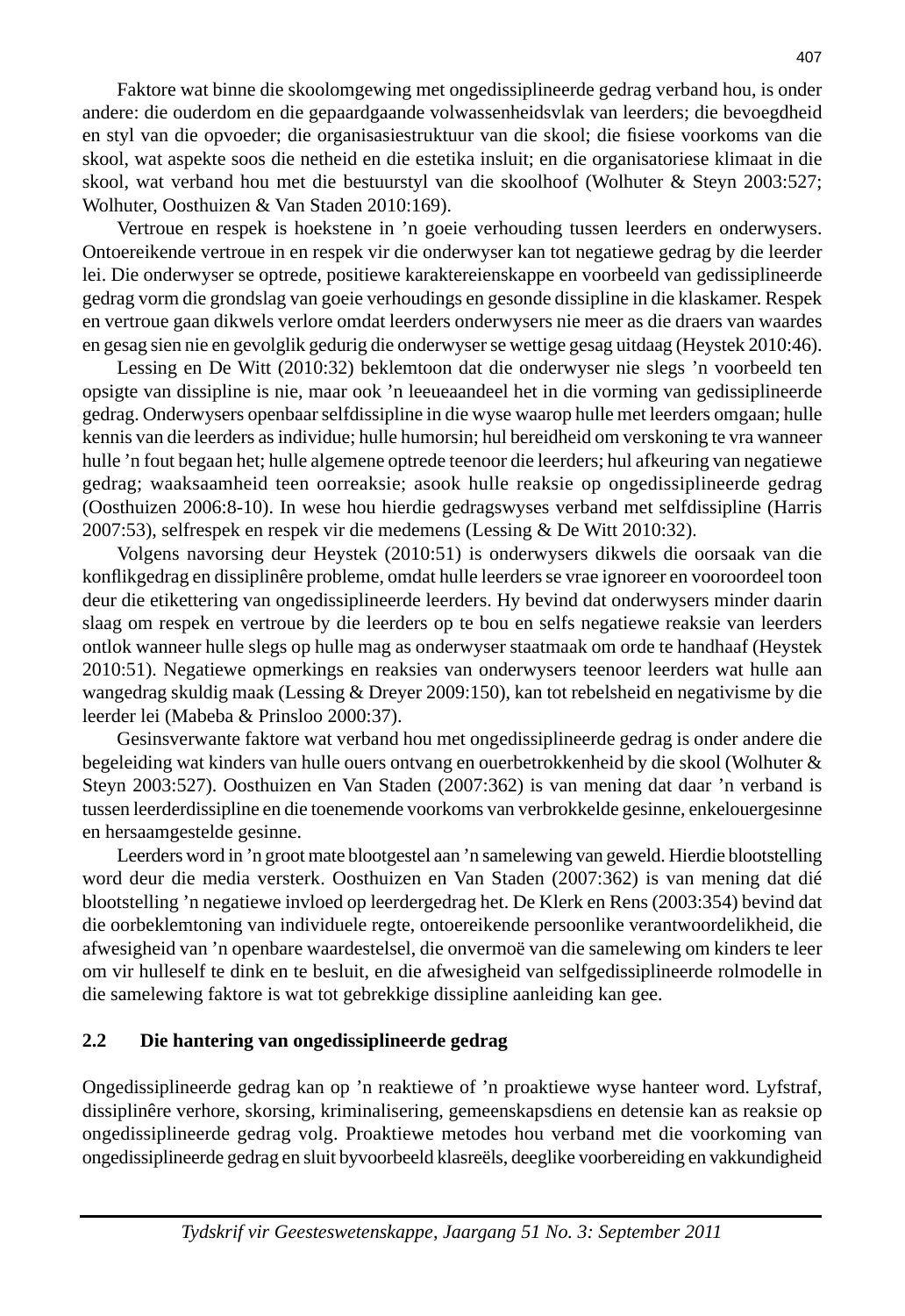van die onderwyser, beklemtoning van waardes, godsdiensbeoefening, aanmoediging van leerdertrots, veiligheidsmaatreëls en positiewe dissipline in (Oosthuizen & Van Staden 2007:363).

 "'n Nuwe bedeling van dissiplinehandhawing in Suid-Afrika is betree sedert 1996, maar die vaardighede om die sprong te maak vanaf reaktiewe vorme van gedragsbeheer na proaktiewe en positiewe maatreëls, ontbreek jammerlik in die meeste skole" (Badenhorst, Steyn & Beukes 2007:306). Hierdie onvermoë van onderwysers om onaanvaarbare leerdergedrag te hanteer kan die gedragsprobleme in die klaskamer laat eskaleer. Onderwysers moet besef dat hulle 'n taak en roeping het om leerders te begelei om intelligente besluite te neem en om met verantwoordelikheid die gevolge van hulle keuses te aanvaar, eerder as om bloot te reageer op onaanvaarbare gedrag van leerders.

## **3. NAVORSINGSONTWERP**

#### **3.1 Die navorsingsmetode**

Om die betroubaarheid van die studie te verhoog, is 'n gemengde navorsingsmetode van ondersoek gebruik, wat 'n kombinasie van kwantitatiewe en kwalitatiewe insameling van inligting behels (Neuman 2006:151). Die gemengde navorsingsmetode veskaf nie slegs algemene kwantitatiewe inligting nie, maar gee ook indiepte insig in die persepsie en belewing van die onderwysers van dissiplineprobleme (Creswell & Garrett, 2008:322; Creswell & Plano Clark, 2007:9). Die betroubaarheid van die studie is verder verhoog deur triangulering waar die literatuurstudie met 'n loodsondersoek aangevul is alvorens die vraelys saamgestel is.

 Twintig onderwysers wat nagraadse onderwysstudente aan Unisa is, was gewillig om aan die loodsondersoek deel te neem en het die navorsers voorsien van 'n lys van ongedissiplineerde gedrag wat in hulle skole ervaar word. Die inligting is gebruik vir die samestelling van die vraelys, met sowel gestruktureerde (Afdeling A en B) as ongestruktureerde vrae (Afdeling C), om inligting oor onderwysers se siening van ongedissiplineerde gedrag in te samel.

Afdeling A van die vraelys was gerig op die verkryging van biografiese en kontekstuele inligting. Afdeling B was gerig op die insameling van inligting oor die aard en voorkoms van gedragsprobleme en ongedissiplineerde gedrag soos dit deur die deelnemers ervaar is. Afdeling C van die vraelys wat uit oop vrae bestaan het, was gerig op die insameling van onderwysers se sienings oor die invloed van dissiplineprobleme op hulle werkslewe, asook die oorsake van dissiplineprobleme en die handhawing van dissipline.

 Die nodige etiese maatreëls is getref, vertroulikheid is gehandhaaf en besondere aandag is gegee aan die regte van die deelnemers. Die verspreiding en insameling van die vraelyste is deur die SAOU hanteer en geen skool was verplig om aan die navorsing deel te neem nie. 'n Volledige verslag aan die SAOU oor die bevindinge van die navorsing is opgevolg met 'n werkswinkel vir lede van die Unie met die oog op die verbetering van die werkslewe van die onderwyser.

 Die vraelys is op gepaste wyse getoets. Nie alleen het die statistikus dit krities geëvalueer vir betroubaarheid en geldigheid nie, maar die SAOU het die vraelys in 'n proeflopie aan tien skole gestuur, waarna enkele veranderings aangebring is om die elektroniese voltooiing daarvan te vergemaklik.

## **3.2 Die keuse van skole en deelnemers aan die navorsing**

Die ontwikkelde vraelys is elektronies deur die Suid-Afrikaanse Onderwysersunie (SAOU) aan 335 skole in al nege provinsies van Suid-Afrika gestuur. Sowel stedelike as plattelandse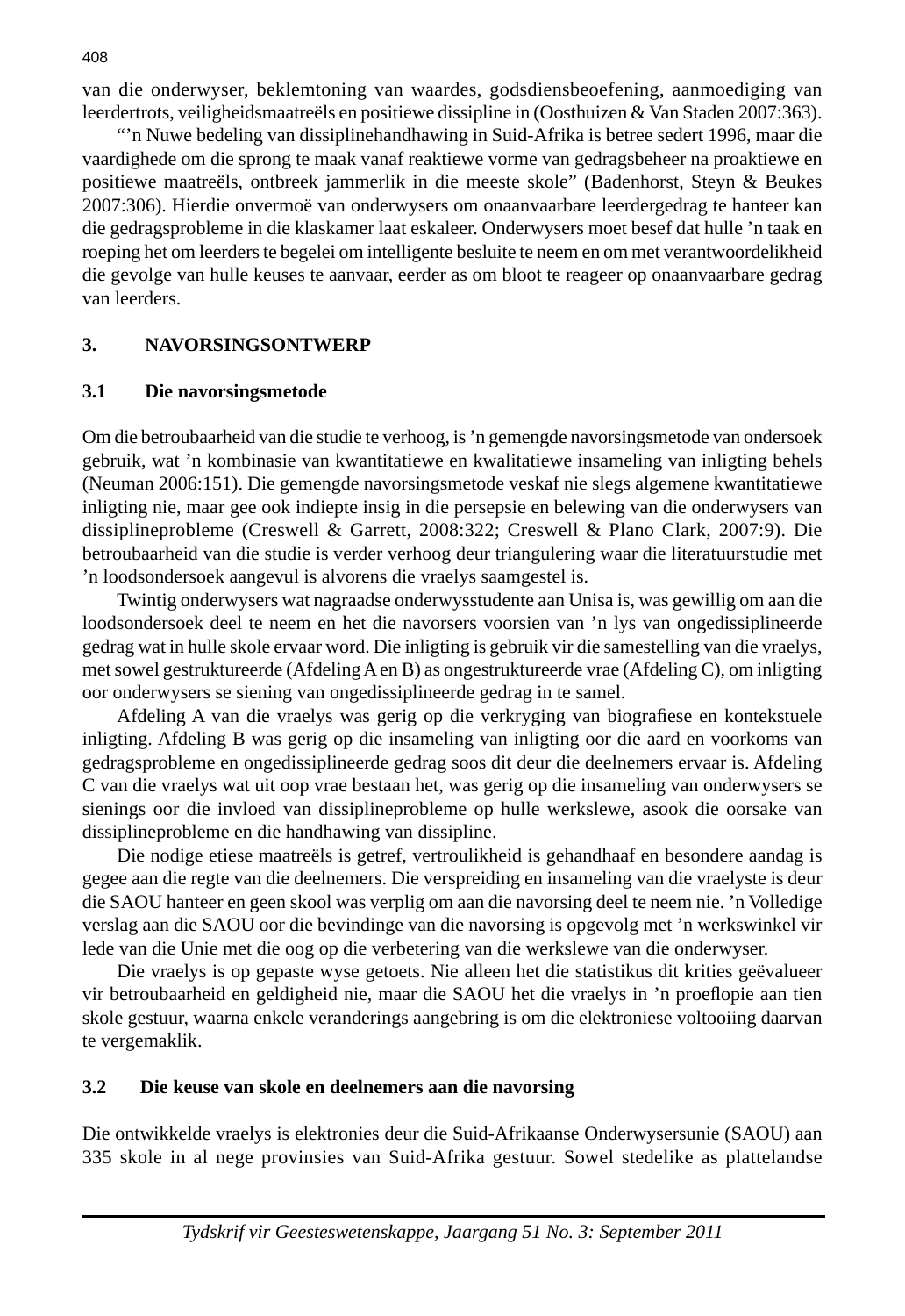multikulturele Engelse, Afrikaanse, parallelmedium- en dubbelmedium-, hoër- en laerskole is betrek en die ondersoek het gewone, spesiale, buitengewone, tegniese en landbouskole ingesluit.

Die volgende faktore is oorweeg vir die deelname van skole aan die navorsing: van die personeellede by die skool moes lede van SAOU wees, onderwysers moes Afrikaans magtig wees en die skool moes oor die nodige fasiliteite beskik het om die vraelys elektronies af te laai en die voltooide vraelys elektronies terug te stuur. Volgens die voorskrifte van die opdrag was die vraelys slegs in Afrikaans beskikbaar omdat die oorgrote meerderheid van lede van die Unie, ongeag die taal van onderrig, Afrikaanssprekend is.

# **3.3 Verwerking van die data**

Die SPSS-program en interpretatiewe fenomenologiese analisemetode is gebruik om die data wat in Afdeling A verkry is, op toepaslike wyse te verwerk. Vir die doel van hierdie artikel is die response op die ongestruktureerde vrae in die vraelys wat betrekking het op onderwysers se siening van die oorsake van dissiplineprobleme en die handhawing van dissipline kwalitatief ontleed om kategorieë en temas te identifiseer en die bevindinge word in dié artikel weergegee. Die interpretatiewe fenomenologiese analisemetode (Fade 2004:647-653; Smith & Osborne 2004:225- 240) is gebruik en die proses behels (1) die analise van die versamelde data wat verband hou met die fenomeen wat bestudeer word, en (2) die groepering van die verskillende geïdentifiseerde kategorieë in subtemas. Die data is sistematies versamel en herhaaldelik deurgelees om 'n oorsig oor die inhoud daarvan te verkry. As belangrike stap in die analise van die data is herhaaldelik terugverwys na die kategorieë en oorspronklike data. Betroubaarheid is verhoog deurdat die navorsers die data afsonderlik geanaliseer het en daarna vergelyk en bevestig het. Die enkele verskille wat voorgekom het, is bespreek en die analise is aangepas.

# **4. BESPREKING VAN DIE BEVINDINGS**

# **4.1 Realisering van deelname aan die navorsing**

Die navorsing verskil van gedokumenteerde navorsing oor dissipline, aangesien terugvoer op die vraelys uit al nege provinsies ontvang is. Die verspreiding van die response per provinsie word in Tabel 1 weergegee. 'n Totaal van 138 uit 335 skole het aan die navorsing deelgeneem. Alhoewel die navorsers 'n hoër persentasie terugvoer verwag het, vergelyk die 41 persent terugvoer gunstig met soortgelyke studies (Albertyn, Kapp & Bitzer 2008; Lessing & Schulze 2002). Veralgemening van bevindings sal egter met omsigtigheid gedoen word. Die verskil in terugvoer uit die verskillende provinsies hou na alle waarskynlikheid verband met die aantal Afrikaanse skole in die verskillende provinsies.

 Skole uit al nege provinsies het in meerdere of mindere mate aan die navorsing deelgeneem. Lidmaatskap van SAOU en die beskikbaarheid van internetfasiliteite in die verskillende streke kon 'n invloed op die terugvoer van vraelyste gehad het, aangesien die vraelys slegs elektronies voltooi en teruggestuur kon word. Die deelname aan die studie is egter geografies wyd en kan 'n goeie oorsig gee oor die dissiplineprobleme wat in die skole ervaar word.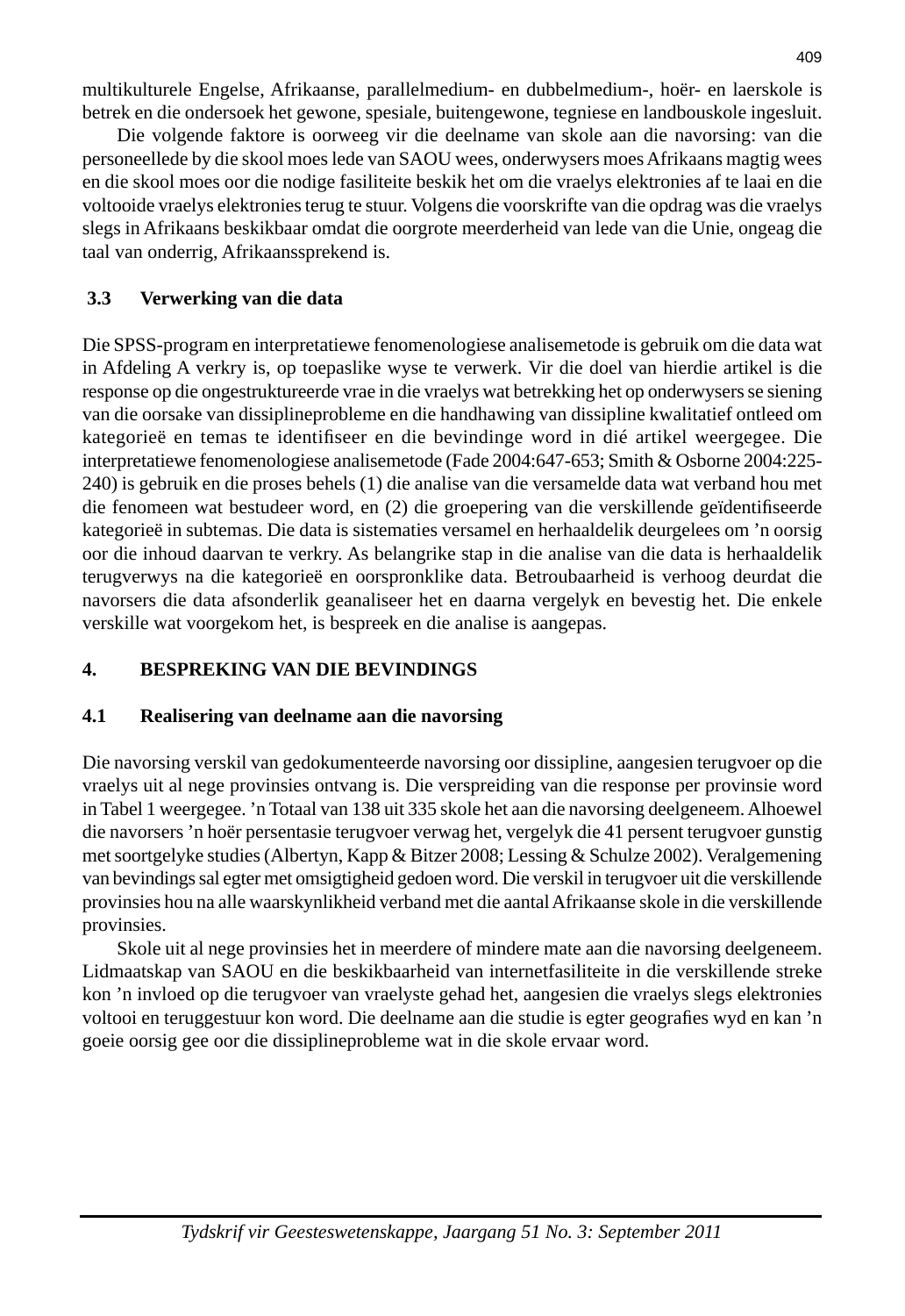| <b>Provinsie</b> | <b>Frekwensie</b> | <b>Persentasie</b> |
|------------------|-------------------|--------------------|
| Gauteng          | 19                | 13.8               |
| Limpopo          | 10                | 7.2                |
| Kwazulu-Natal    | 13                | 9.4                |
| Wes-Kaap         | 26                | 18.8               |
| Oos-Kaap         | 11                | 8.0                |
| <b>Vrystaat</b>  | 20                | 14.5               |
| Mpumalanga       | 11                | 8.0                |
| Noord-Wes        | 13                | 9.4                |
| Noord-Kaap       | 13                | 9.4                |
| Ongespesifiseer  | 2                 | 1.5                |
| <b>Totaal</b>    | 138               | 100                |

**TABEL 1:** Terugvoer van vraelyste volgens die nege provinsies van Suid-Afrika

## **4.2 Bevindinge en bespreking van die response op die vraelys**

In die interpretasie van die response is vier oorkoepelende temas na aanleiding van die aard van die toepaslike vrae geïdentifiseer, naamlik oorsake van gedragsprobleme (twee vrae), die handhawing van dissipline (ses vrae), ondersteuning deur verskillende rolspelers (vier vrae) en die gedragskode en verwante sake (drie vrae). Die laaste twee temas word saamgevat onder die opskrif ondersteuning en hantering van gedragsprobleme.

# *4.2.1 Oorsake van gedragsprobleme*

Twee vrae in die vraelys was gerig op die verkryging van onderwysers se siening van die oorsaak van gedragsprobleme. Eerstens is 'n direkte vraag gestel oor die onderwyser se siening van die oorsake van gedragsprobleme, en verder is die onderwyser se mening ingewin oor die verval van ouerlike gesag.

 Van die 138 respondente het 115 (83%) *huislike atmosfeer en opvoeding* as die oorsaak van gedragsprobleme aangedui. 'n Verskeidenheid kategorieë het tot die tema aanleiding gegee, naamlik huislike omstandighede; disfunksionele en gebroke ouerhuise; afwesige ouers; huislike probleme; geweld; drankmisbruik; egskeiding; emosionele onstabiliteit; gebrek aan liefde en aandag; verbrokkeling in ouerhuis; armoede; wanvoeding; mishandeling; honger en selfs verkeerde eetgewoontes.

 Alhoewel huislike atmosfeer en opvoeding ook deur ander navorsers as oorsake van dissiplineprobleme aangedui word, is hierdie navorsing 'n verfyning van die inligting omdat spesifi eke tekortkominge in die huislike omstandighede en opvoeding deur die deelnemers uitgelig is. Badenhorst et al*.* (2007:311) bevind in hulle navorsing dat afwesige ouers hulle kinders nie slegs vergoed deur materiële oorkompensering nie, maar ook deur die kinders se kant teen die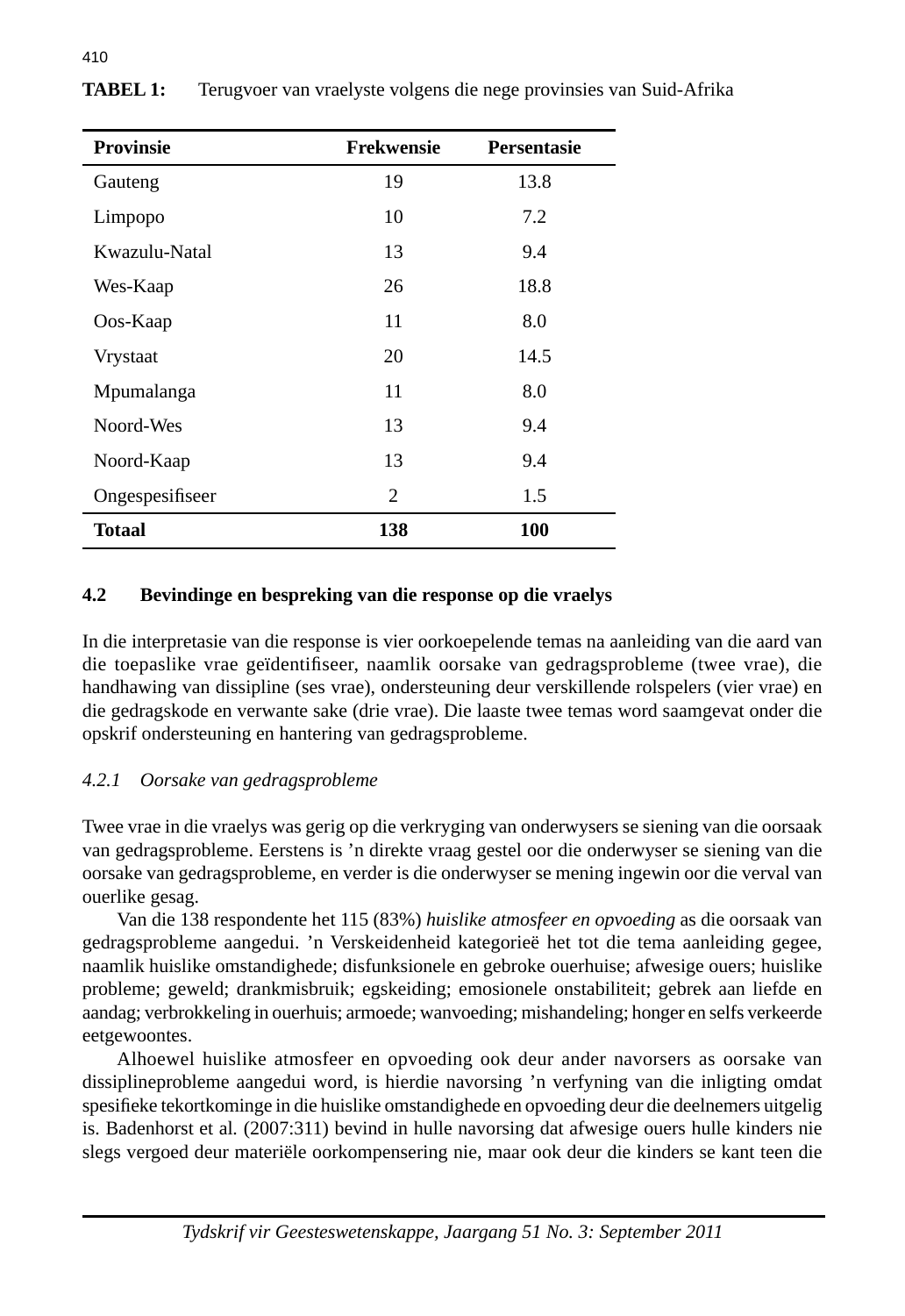skool te kies. Ouers neig ook daartoe om die opvoeding van hulle kinders aan die skool oor te laat. Die rol van ouers word in die literatuur aangedui as die vernaamste oorsaak van dissiplineverwante probleme in skole. Louw en Barnes (Badenhorst et al. 2007:311) wys daarop dat ouers al hoe meer beheer verloor in 'n samelewing waar die skeidslyn tussen reg en verkeerd nie meer duidelik is nie, en gevolglik dissipline en opvoeding aan die skool oorlaat.

 Meer as 20% van die respondente het na *dissipline en straf* in die skool as oorsake van dissiplineprobleme verwys. Response het die volgende ingesluit: geen of min effektiewe straf en geskikte strafmetodes vir herhaaldelike oortredings ontbreek; die wegneem van die lat en afskaffing van lyfstraf; onvoldoende dissiplinêre maatreëls; die dissiplinestelsel van die verlede is weggevat en daar is geen alternatief in die plek gestel nie; onvoldoende bystand deur onderwysdepartemente met betrekking tot die dissiplinestelsel en 'n onwilligheid tot optrede; onvoldoende afskrikmiddels; swak selfdissipline by die pas afgestudeerde leerkragte; onderwysers wat op leerders skree; en swak handhawing van dissipline deur onderwysers in die klas.

 Uit die response van die deelnemers blyk 'n magteloosheid om die dissiplinesituasie in die skole te hanteer. Dit wil voorkom of onderwysers wens om terug te val op lyfstraf, maar in 'n kwantitatiewe studie deur Oosthuizen en Van Staden (2007:366) word lyfstraf deur skoolhoofde aangedui as die oneffektiefste wyse om ongedissiplineerde gedrag te hanteer. Heystek (2010:42) is van mening dat die gedragskontrolerende benadering van sommige onderwysers rebellie en weerstand by leerders ontlok en aanleiding gee tot ongedissiplineerde gedrag. In teenstelling met die bevindinge van hierdie ondersoek dui Heystek (2010:48) ook aan dat dit belangrik is dat onderwysers wegbeweeg van die siening van outoritêre gesagshantering en straf na 'n positiewe waarde-ingesteldheid van wedersydse respek en vertroue wat die kernelemente van dissipline is.

 Nie alleen word 'n positiewe benadering tot die verbetering van dissipline in die klaskamer in die literatuur aanbeveel nie, maar klem word ook op voorkomende maatreëls gelê (Donald et al. 1997:131-132; Sugai & Horner 2008:68). Die samewerking tussen onderwysers en leerders, asook die wil van die leerder om gehoorsaam te wees is belangrike elemente in die bevordering van dissipline. In stede van te bestraf behoort die onderwyser die leerder te begelei tot die bereiking van 'n interne lokus van beheer wat die ontwikkeling van selfdissipline en die aanvaarding van verantwoordelikheid vir eie besluite en gedrag, met inagneming van ander lede van die samelewing, impliseer (Lessing & De Witt 2010:36).

*Ontoereikende waardes en norme* is ook deur meer as 20% van die skole as oorsaak van gedragsprobleme aangedui. Die volgende is voorbeelde van response: die verval van en die verandering in morele waardes tuis; die gebruik van dwelms; respek en selfdissipline wat nie van 'n jong ouderdom van kinders verwag word nie; kinders wat geen maniere of respek vir ouer mense, onderwysers, meerdere en self en klasmaats het nie; kinders se verantwoordelikhede is beperk; gebrek aan karakter; leerders se eie verwysingsraamwerk van wat beskaafde optrede is; kinders se karakteronderbou en waardestelsels wat verskil van dié van onderwysers. Die onderliggende waardes van hierdie response hou verband met die etos van die SAOU.

 Sonder dat besondere detail verskaf word, word die gebrek aan 'n waardegedrewe samelewing en 'n afname in die invloedsfeer van die kerk ook in die literatuur aangedui as faktore wat bydra tot die gees van permissiwiteit en minagting van gesag wat algemeen onder jongmense heers (Badenhorst et al*.* 2007:312; De Klerk & Rens 2003:354). Vertroue en respek is belangrike waardes in die vorming van 'n positiewe verhouding tussen die leerder en die opvoeder en spreek uit 'n verhouding waar onderwysers nie net na leerders se akademiese prestasies kyk nie, maar ook persoonlike bemoeienis met hulle maak, verantwoordelikheid met hulle deel, eksterne beheer verminder, leerders se sterk punte uitlig, effektief met hulle kommunikeer en belangstelling in die leerders se lewens toon (Woolfolk 2010:434).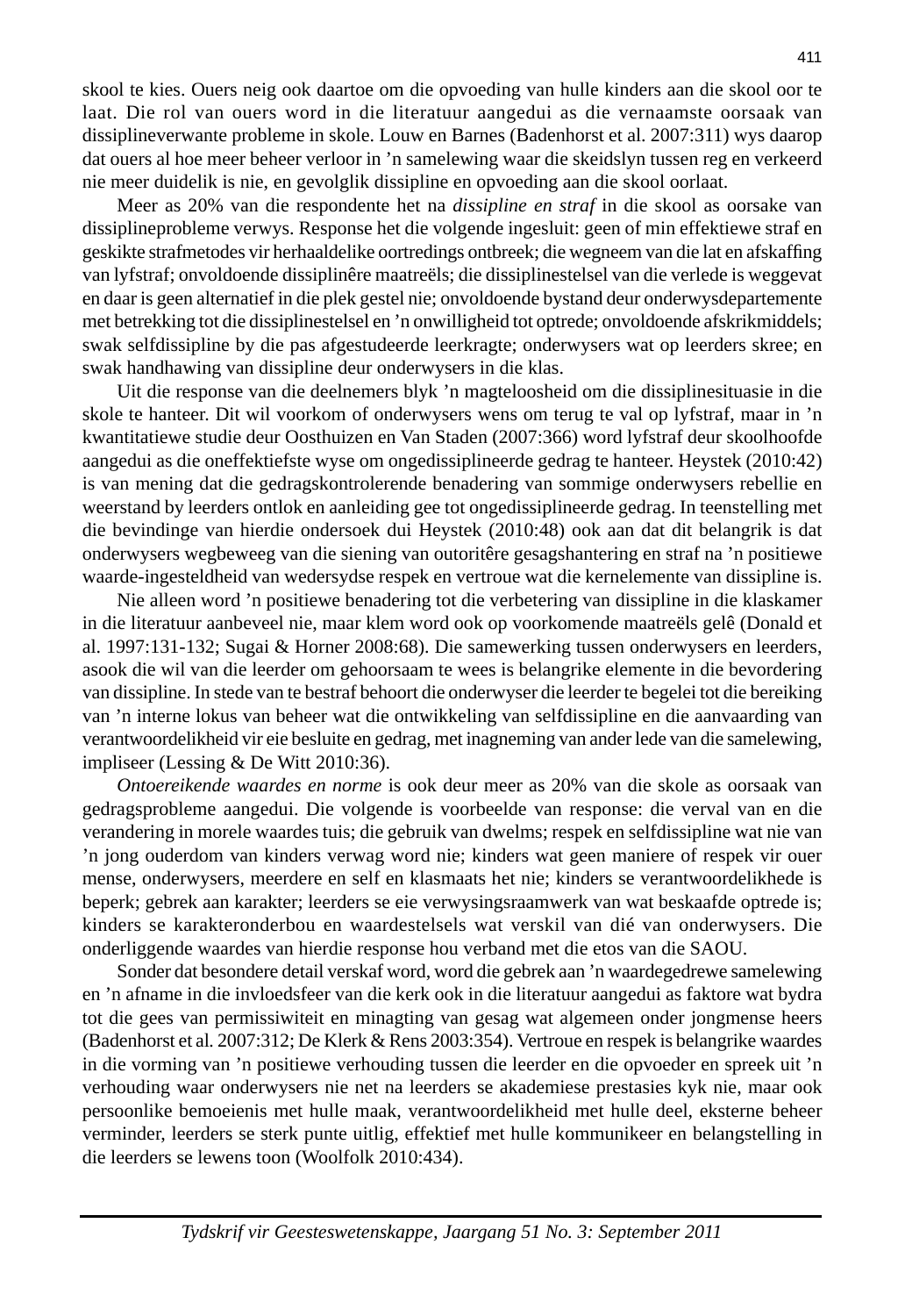Biemond, Van der Walt en Wolhuter (2010:55) wys op die belangrike taak wat die skool het om ouers te ondersteun in die normatiewe ontwikkeling van die kind. Volgens dié outeurs sal orde en dissipline verbeter wanneer leerders nie slegs gepaste gedrag aangeleer word nie, maar ook gelei word tot moreel verantwoordbare optrede deur sosiale en morele vorming (Biemond et al. 2010:75).

 Verder het die respondente op die vraelys ook verwys na *verskillende aspekte van die samelewing*: ongedissiplineerdheid en die swak toepassing van dissipline in die samelewing; wetteloosheid wat in die land heers; 'n samelewingstendens van "oortree sonder straf"; leerders word groot in 'n samelewing waar daar geen of weinig grense of perke gestel word; leerders is die post-generasie X waar hulle glo dat alles reg is; en die grootste probleem is die swak dissipline van die gemeenskap. In navorsing wat deur Oosthuizen en Van Staden (2007:362) gedoen is, is die stand van die samelewing aangedui as 'n oorsaaklike faktor in ongedissiplineerde gedrag.

 Van die 138 response is 137 (99.2%) van mening dat daar 'n verval in ouerlike gesag is. Die volgende twee uittreksels is sprekend van dié siening:

 Ja, daar is sigbare tekens van verval in ouerlike gesag. Moderne ouers neig al meer om hulle kinders se "beste vriende" te wil wees en laat hulle dikwels toe om te maak wat hulle wil. Gebroke familiebande het ook 'n invloed op gesagstrukture in die huisgesinne. Baie ouers het as gevolg van werksomstandighede nie meer tyd om werklik aandag aan hulle kinders te gee nie.

 Ja, daar word letterlik te min tyd aan kinders deur ouers afgestaan; veral in die vaslê van 'n goeie en funksionele waardesisteem. Die ouers paai dus in baie gevalle hul kinders deur toe te gee aan eise en versoeke; selfs dit wat sosiaal onaanvaarbaar is. Ouers is deesdae bang om hul eie kinders te dissiplineer.

Skoolhoofde wat aan navorsing van Badenhorst et al*.* (2007:306) deelgeneem het, het aangedui dat materiële welvaart 'n faktor in dissiplineprobleme is. Verder bevind hulle ook dat ouers negatief staan teenoor die skool, neersien op die onderwys as 'n professie, en meer bekommerd is oor hulle status in die samelewing as oor hulle kinders se opvoeding. Hierdie siening word aan hulle kinders oorgedra.

## *4.2.2 Handhawing van dissipline*

Ses van die vrae in die vraelys was gerig op die inwin van inligting oor hoe dissipline gehandhaaf word. Die vrae het betrekking gehad op die wyse van handhawing, straf as hulpmiddel in die handhawing, suksesvolle en onsuksesvolle handhawing, die effektiefste metodes vir die handhawing van dissipline asook persone wat bydra tot die onderrig van dissipline aan leerders.

 Bykans die helfte (45.6%) van die respondente glo aan *streng, konsekwente en regverdige dissipline* as 'n wyse om dissipline te handhaaf. Hierdie siening word weerspieël in die volgende response: beoefen streng maar regverdige dissipline en maak billike reëls; die leerders moet presies weet wat elke minuut van die dag van hulle verwag word; hanteer die leerders ferm en met respek; leerders hou van grense; gee duidelike riglyne ten opsigte van wat aanvaarbaar en wat onaanvaarbaar is; in die geval van ernstige oortredings moet daar sterk opgetree word om 'n duidelike boodskap deur te gee oor die onwenslikheid van sodanige gedrag.

 Streng, konsekwente en regverdige dissipline is deur heelwat skole (46.0%) aangedui as die effektiefste wyse om dissipline te handhaaf. Die volgende aspekte word ook deur deelnemers as effektief tot die handhawing van dissipline beskou: die mate waarin die onderwyser voorbereid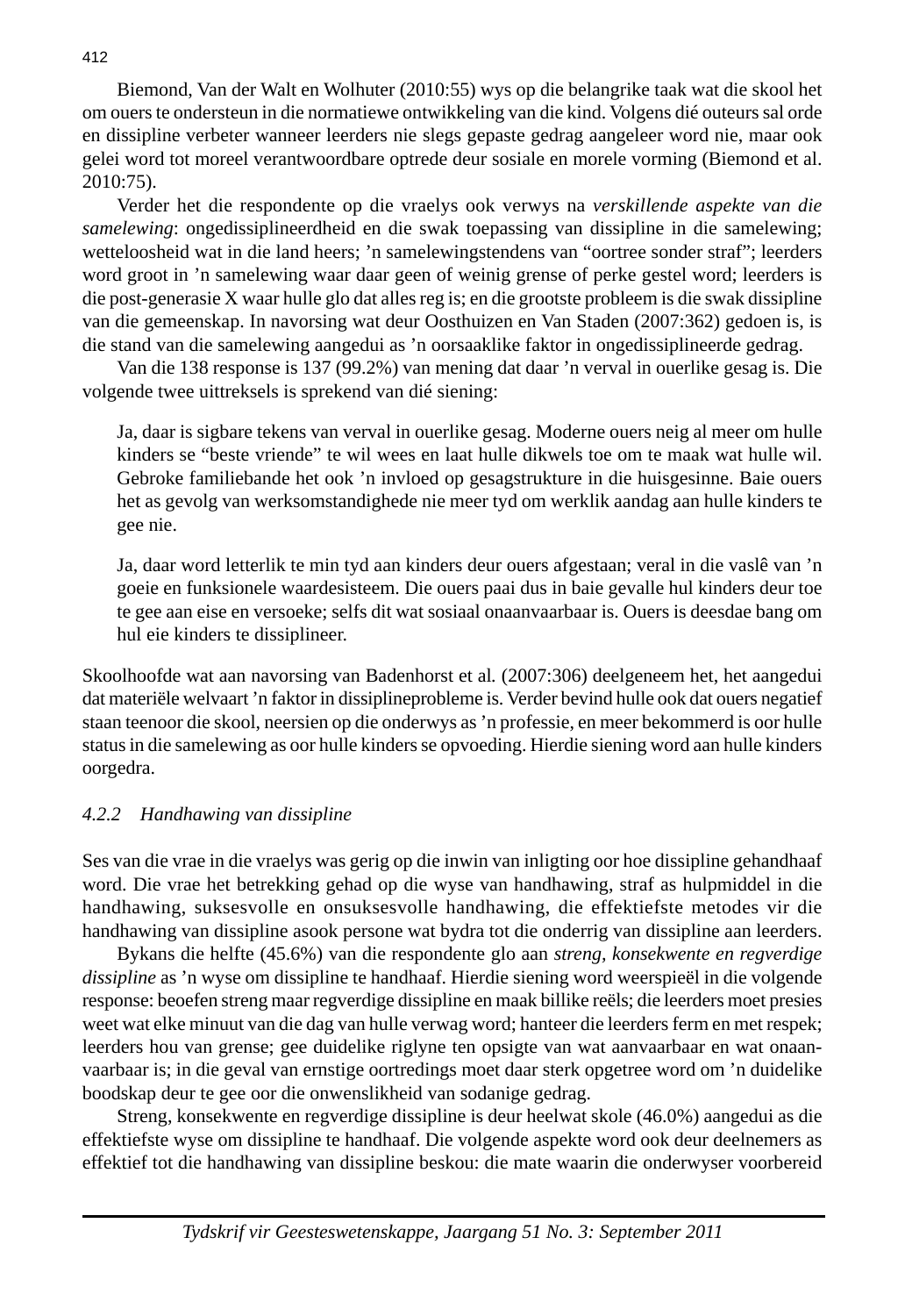is vir sy klas, ouerbetrokkenheid, respek vir mekaar, liggaamlike straf, voorlewing, konstruktief besig wees, 'n positiewe benadering, 'n praktiese gedragskode; gesonde verhoudings, kommunikasie, die ontneming van voorregte, samewerking, onmiddellike optrede, detensie, die inskerping van waardes en norme, en om deur middel van straf van die belhamel 'n voorbeeld te maak. Dit blyk duidelik uit die response dat die deelnemers aan die navorsing uit ervaring praat.

 Hierdie bevinding stem ooreen met navorsing deur Oosthuizen en Van Staden (2007:366), waarin skoolhoofde deeglike voorbereiding en vakkennis van die onderwyser, kommunikasie met die ouers van die leerder, positiewe dissipline en 'n stelsel van klaskamerreëls as die effektiefste dissiplinêre metodes beskou. Eloff, Oosthuizen en Steyn (2010:141) het in 'n studie bevind dat onderwysers wat onseker is oor die inhoud van hulle vak of die kurrikulum, onkundig is oor die handhawing van dissipline of 'n swak onderwyser-leerderverhouding handhaaf, ook kan bydra tot ongedissiplineerde gedrag by leerders.

 Die *rol van die onderwyser/hoof* is deur 37.5% van die respondente aangedui as 'n belangrike aspek in die handhawing van dissipline. Afgesien daarvan dat die respondente die mening toegedaan is dat hulle moet saamstaan en beheer neem oor die skool se dissipline deur konsekwente optrede en sigbaarheid van personeel, is ook sterk klem gelê op die noodsaaklikheid van goeie lesbeplanning en voorbereiding, doeltreffende onderrigmetodes en interessante leerstof. Verder word die volgende belangrike aspekte genoem: leerders moet konstruktief besig wees in die klassituasie, hulle moet onmiddellik begin werk as hulle die klas binnekom; onderwysers moet 'n kalm houding aan die dag lê, 'n lae stemtoon gebruik, oogkontak met leerders maak, 'n duidelike roetine volg en stiptelikheid en buigsaamheid toon.

 Hierdie siening van onderwysers wat aan die navorsing deelgeneem het, stem ooreen met die kwantitatiewe navorsing wat Oosthuizen (2006:24) met 1 000 opvoeders en skoolhoofde gedoen het waarin respondente aangetoon het dat die voorbereiding van opvoeders en hul vakkennis die twee doeltreffendste metodes vir die hantering van leerderdissipline is.

 Ongeveer 'n kwart van die response dui op die waarde van 'n positiewe benadering en 'n waarde-ingesteldheid, soos blyk uit die volgende twee response:

 Volg 'n positiewe aanslag; maak positiewe opmerkings en fokus op positiewe gedrag (moenie toelaat dat negatiewe gedrag versterk word en al die aandag kry nie).

 Beklemtoning van waardes en vaste beginsels; 'n waardeprogram, probeer ingesteldheid verander en trots by leerders kweek; regverdigheid; wedersydse respek; respek vir leerders; opregtheid; omgee; verdraagsaamheid; eerlikheid; regverdigheid en vertroue.

Verskeie wyses van straf is deur die onderwysers aangedui as 'n middel om dissipline te handhaaf. Detensie blyk die algemeenste vorm van straf te wees en word deur 44.9% van die respondente gebruik. Ouers is deur 34.1% as bondgenoot in die strafproses gebruik en 18.8% van die respondente het verwys na tugverhore. 'n Dissiplinêre kode, 'n puntestelsel, die ontneming van voorregte, die gebruik van gedragskaarte en 'n strafboek, en suspensie of skorsing word ook as metodes gebruik. Gedagtig aan die etos van die SAOU is dit kommerwekkend dat slegs 0.7% van die respondente verwys na die belangrikheid van 'n waardestelsel in die strafproses.

 Respondente wat aan die navorsing deelgeneem het, maak in die algemeen van reaktiewe strafmetodes gebruik. Oosthuizen en Van Staden (2007:366) het egter in hulle navorsing bevind dat onderwysers die volgende reaktiewe strafmetodes as die oneffektiefste wyses beskou om ongedissiplineerde gedrag te hanteer: isolasie, 'n stelsel van meriete en demeriete, detensie en lyfstraf. Dit blyk uit die literatuur noodsaaklik dat onderwysers wegbeweeg van eksterne dissipline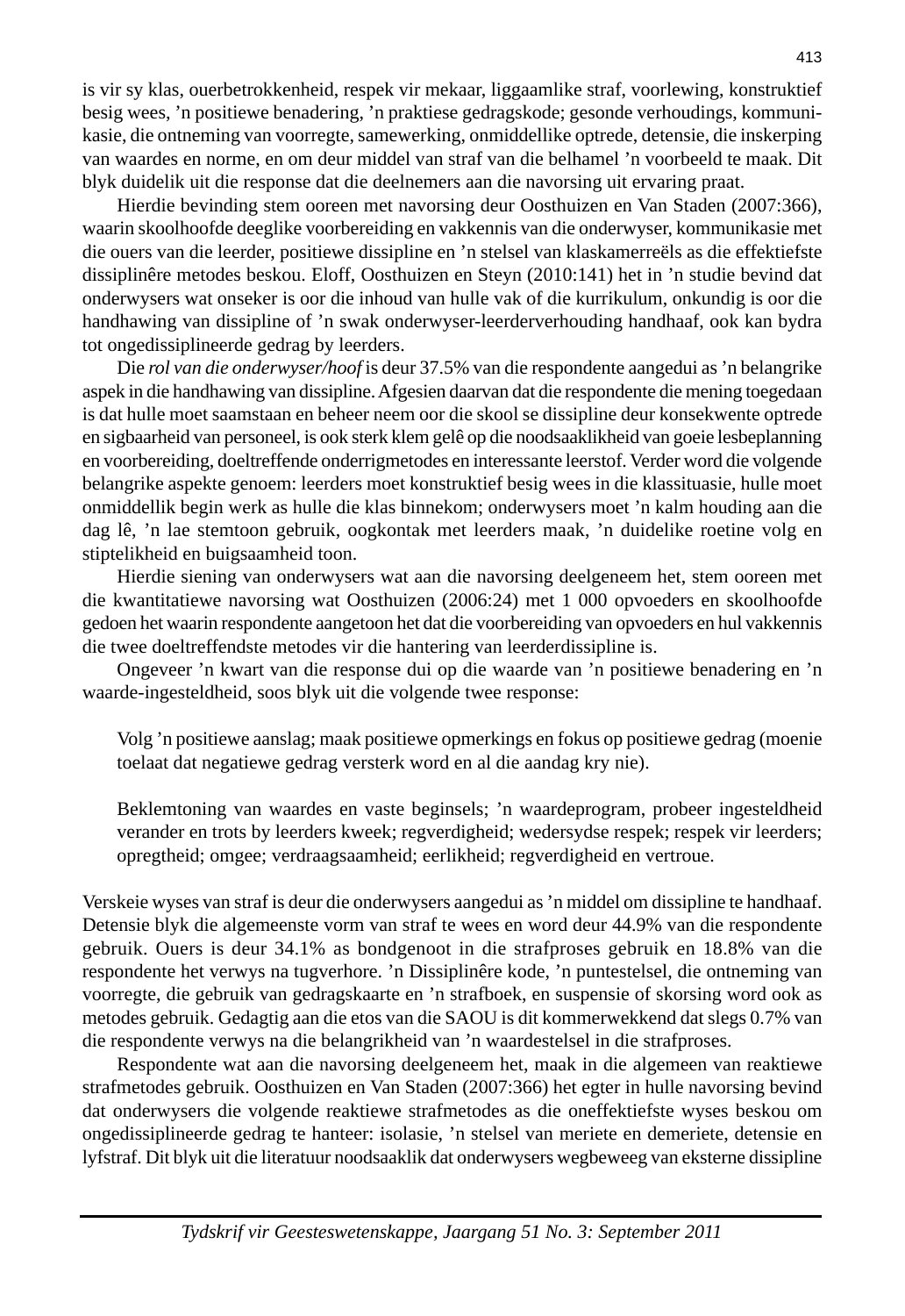(reaktiewe dissiplinêre metodes) waar beheer oor die leerders deur die onderwyser vooropgestel word, na die ontwikkeling van innerlike dissipline (positiewe dissipline) waar leerders bepaalde gedragskodes en maniere om op te tree hulle eie maak (Lessing & De Witt 2010:24).

 'n Groot verskeidenheid redes word aangedui vir die verskil in handhawing van dissipline deur verskillende onderwysers, waarvan die belangrikste persoonlikheid en voorkeure (42.2%), ervaring (28.1%) en streng en konsekwente optrede (20.0%) is. Die volgende twee response is in dié verband verkry:

 Persone verskil en wat aanvaarbaar is vir een is dalk onaanvaarbaar vir 'n ander; mense het verskillende maniere van dink en openbaar persoonlike voorkeure en afkeure, hulle verskil in agtergrond en kultuur en elke opvoeder het sy/haar eie siening van wat dissipline is.

 Die onderwyser se persoonlikheid, wilskrag, verantwoordelikheidsin, stemtoon en selfs in 'n mindere mate voorkoms speel 'n rol in die handhawing van dissipline.

Verder word na die volgende faktore verwys as moontlike verklaring vir die vermoë of onvermoë van onderwysers om dissipline te handhaaf: bekwaamheid en voorbereiding, goeie verhouding met en begrip van leerders, selfdissipline, soeke na gewildheid, stres, geslag, opleiding, selfvertroue en kinderregte.

 Bykans die helfte van die 138 respondente het aangedui dat die onderrig van dissipline die taak van 'n wye verskeidenheid rolspelers is, waaronder die onderwyspersoneel, ouers, leerderraad, hoof en beheerliggaam en selfs die gemeenskap. Hierdie siening word vervat in die volgende aanhalings:

 Onderwysers, veral in die primêre skool. Sportafrigters, veral in spansporte. Ouers, hoewel hulle dit gerieflik wil afskuif op die skool. Portuurgroep, hoewel dit ongelukkig dikwels in negatiewe verband is. Voorbeeld van onderwysers en VERAL OPTREDE VAN SKOOL-HOOF.

 Elke persoon wat sy dag deurbring in jou skool – van die kleinste graad 1 tot by die skoolhoof, grondpersoneel, sekretaresse, ens. Elke persoon in die skool is verantwoordelik vir die handhawing van dissipline.

Die respondente beskou 'n effektiewe dissiplinêre stelsel, 'n gesonde onderrigklimaat wat kommunikasie en bemoeienis met die ouer en kind insluit, 'n duidelike, ononderhandelbare eindstreep en 'n goeie waardestelsel wat primêr deur die ouers vasgelê moet word as faktore wat gedissiplineerde gedrag bevorder.

# *4.2.3 Ondersteuning en hantering van gedragsprobleme*

Vier vrae is gestel om inligting te verkry oor die mate van ondersteuning wat die onderwysers van die hoof en bestuurslede, die bestuursliggaam, die ouers en die onderwysdepartement ontvang.

 Dit is 'n positiewe bevinding dat die oorgrote meerderheid (91.3%) van die 138 respondente reken dat hulle genoegsame ondersteuning van die hoof, ander bestuurslede en die bestuursliggaam kry. Die teendeel is egter ook aangedui:

 Nee. Ek dink nie hulle besef hoe ernstig die saak regtig is nie. Hulle moet self vir 'n dag in 'n klas deurbring om te weet wat werklik in die klas gebeur.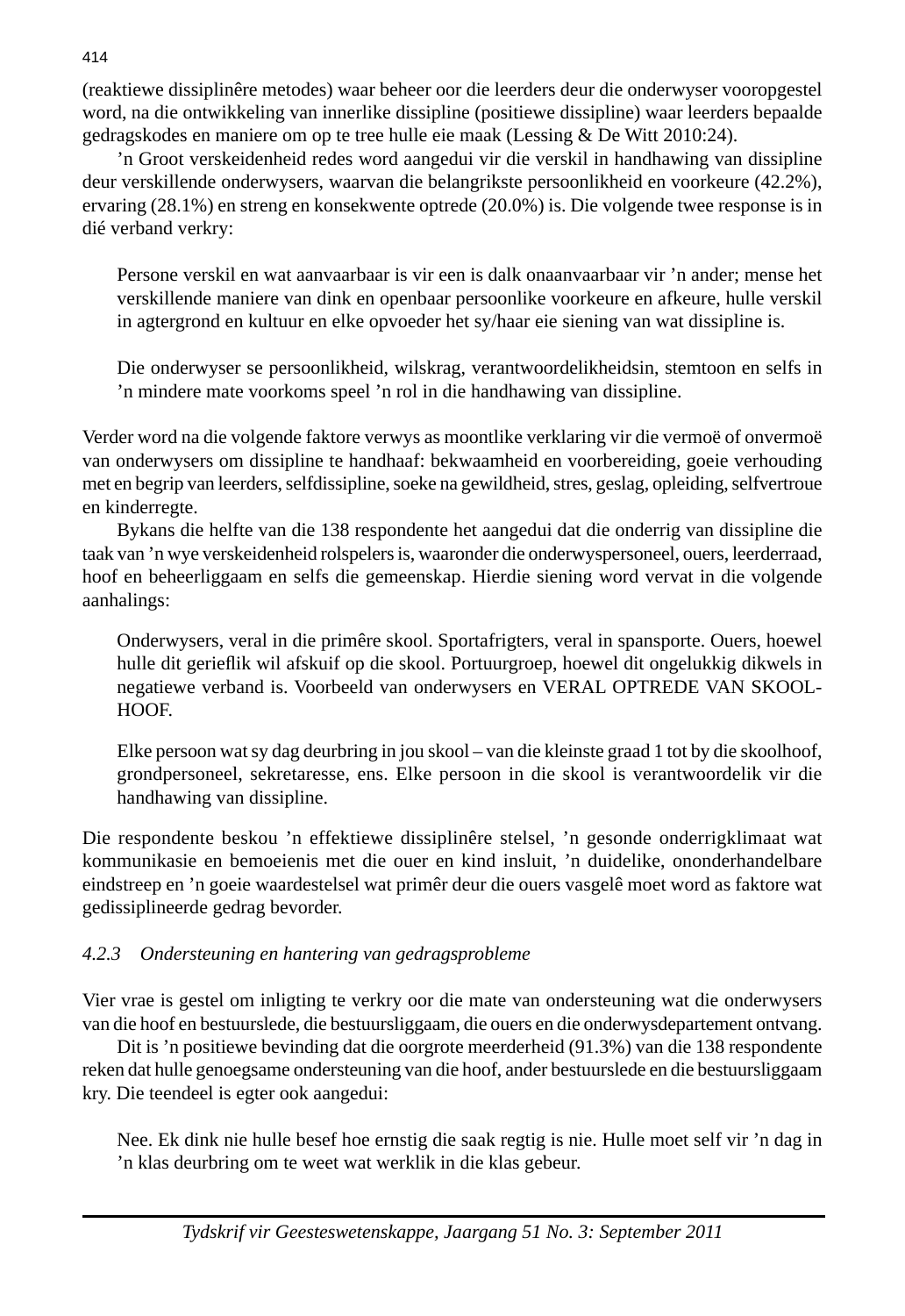Slegs 43.5% van die 138 respondente is van mening dat hulle genoegsame ondersteuning van die ouers ontvang. Hierdie terugvoer is in ooreenstemming met die siening van die respondente dat ouers die grootste bydraende faktor tot ongedissiplineerde gedrag by die leerders is. Die volgende uittreksel dui op die waarde van hulp om dissipline te handhaaf:

 Ja, die ouers is tegemoetkomend en ondersteunend as hulle ingelig is en op 'n menswaardige wyse hanteer word.

Die volgende reaksies van die respondente ten opsigte van die ondersteuning wat hulle van ouers kry, is egter verontrustend:

 Solank hulle kinders nie oortree nie, is alles goed. As hul kinders egter oortree, kom die prokureursbriewe baie gou en word die stelsel aangeval (die klem val nooit op die oortreding nie, maar die prosedure word met vergrootglase bekyk). Die een wat uiteindelik verloor, is net die kind self want hy leer nooit om verantwoordelikheid vir sy dade te aanvaar nie.

 Nee, hulle vat 95% eers die kind se kant en sodra hulle al die feite het dan verstaan hulle eers waaroor die probleem gaan.

Dat hulle geen ondersteuning van die onderwysdepartement ontvang nie, blyk uit die feit dat 62.3% van die 138 respondente 'n baie duidelike aanduiding hiervan in die volgende responsie gee:

 Geensins. Die departement het 'n volstruishouding. Hulle glo dat die probleem sal verdwyn as hulle lank genoeg hul koppe in die grond hou. Geen ondersteuning word ontvang nie. Die gedragskodes word voorgelê vir goedkeuring as deel van die skool se beleid maar daar word nooit terugvoering ontvang nie. As 'n ouer by die departement gaan kla dat hul kinders onregverdig behandel is, word die skool in die meeste gevalle as die sondebok [sic! skuldige] behandel sonder dat daar eers deeglik na die situasie gekyk word. Dit maak die onderwysers en SBL moedeloos en so verloor dissipline nog van sy waarde.

Een van die respondente het egter positief gereageer*:* 

 Ons 'SMGB' besoek ons skool gereeld. Hy is bewus van alles wat hier plaasvind en ondersteun ons volkome.

# *4.3.4 Gedragskode en verwante sake*

Drie van die vrae in die vraelys was gerig op die gebruik van 'n gedragskode as hulpmiddel om dissipline te verbeter en ongedissiplineerde gedrag te bekamp. In 81.2% van die gevalle het respondente aangetoon dat ouers 'n onderneming rakende hulle kinders se gedrag by die skool teken en die meeste skole gee 'n afskrif van die gedragskode aan die ouers by inskrywing van die leerder. Nie alle respondente was egter positief oor die onderneming van ouers om hulle samewerking te gee nie en beskou die teken van die gedragskode as 'n formaliteit en papierwerk.

 Die oorgrote meerderheid (68.1%) van die respondente het aangedui dat die leerders by die formulering van 'n gedragskode betrek word, alhoewel daar in sommige gevalle slegs van die leerderraad gebruik gemaak word.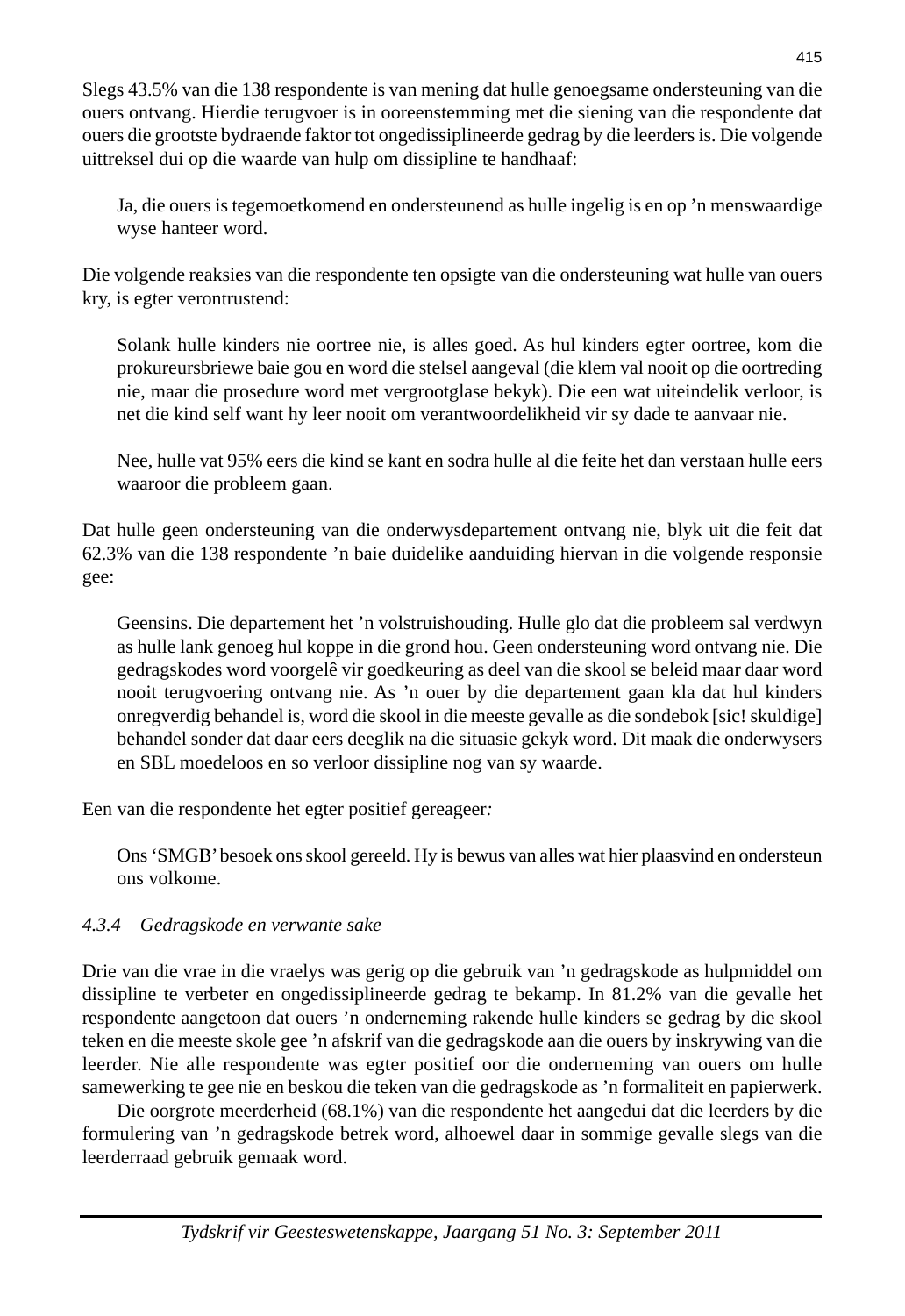'n Beduidende 84.1% van die 138 respondente beskou hulle skool se dissiplinêre kode as redelik effektief om dissipline te handhaaf. Hoewel die respondente reken dat die dissiplinêre kode effektief is, word daar ook in sommige gevalle voorbehoude uitgespreek. Die volgende is voorbeelde van so 'n responsie wat ontvang is:

 Sou dit toegepas word soos wat dit moet, kan dit [gedragskode] besonder effektief wees. Die gedragskode het homself al bewys as baie effektief in die hantering van sekere sake die afgelope paar jare. Die grootste probleem is onderwysers se gebrek aan samewerking wat daartoe lei dat die gedragskode 'n nuttelose dokument geword het.

 Die stelsel verhoog die administratiewe lading van die onderwyser en sommige van hulle pas dit dan bloot nie toe nie. 'n Stelsel wat nie konsekwent toegepas word nie werk dan nie so effektief nie.

Respondente het na 'n verskeidenheid aspekte in die dissiplinêre kode verwys wat aandag behoort te kry, waaronder strafmaatreëls, kontak met ouers, uitvoerbaarheid, prosedures, toetsing vir dwelms, tyd en administrasie, berading en 'n positiewe benadering tot leerders. Ongeveer 'n kwart van die respondente was van mening dat die strafmaatreëls in die dissiplinêre kode aandag moet kry en enkele respondente het ook gewys op die belangrikheid van positiewe motivering van die leerders.

# **5. GEVOLGTREKKING EN AANBEVELINGS**

Die artikel weerspieël onderwysers se siening van die oorsake van ongedissiplineerde gedrag en die handhawing van dissipline in skole. By baie van die respondente blyk 'n magteloosheid met betrekking tot die hantering van ongedissiplineerde gedrag in die skole. Alhoewel dit volgens die literatuur nie die effektiefste metode is nie, word reaktiewe dissipline soos detensie in die algemeen deur die respondente gebruik.

 'n Negatiewe huislike atmosfeer en ontoereikende opvoeding deur die ouers word deur die meeste respondente aangedui as die hoofoorsaak van ongedissiplineerde gedrag. Deelnemers is ook van mening dat daar 'n verval in ouerlike gesag is en dat die gebrek aan waardes en norme en 'n ongedissiplineerde samelewing 'n invloed het op leerders se houding teenoor gesag, wat in ongedissiplineerde gedrag manifesteer. Ondoeltreffende strafmetodes vir herhaaldelike oortredings en onvoldoende dissiplinêre maatreëls is ook aangedui as uitdagings wat onderwysers moet hanteer.

 Streng, konsekwente en regverdige dissipline en deeglike lesvoorbereiding wat leerderbetrokkenheid insluit, word deur bykans die helfte van die deelnemers beskou as die effektiefste wyse om dissipline te handhaaf. Nie slegs die skoolhoof en ouers nie, maar elke leerder in die skool en die gemeenskap word as belangrike rolspelers in die handhawing van dissipline beskou. Respondente blyk tevrede te wees met die ondersteuning wat hulle van die skoolhoofde en bestuursliggame ontvang, maar dui onvoldoende ondersteuning van ouers en die verskillende onderwysdepartemente aan. Uit die resultate van hierdie navorsing is dit verder duidelik dat die handhawing van dissipline talle rolspelers impliseer, 'n groot verskeidenheid aspekte behels en geen maklike taak is nie.

 Ten spyte daarvan dat baie navorsing oor dissipline in die literatuur beskryf is, het hierdie navorsing groter diepte aan die fenomeen verskaf deur spesifiek na die stem van onderwysers in 'n bepaalde groep skole te luister oor hulle belewing van die oorsake van ongedissiplineerde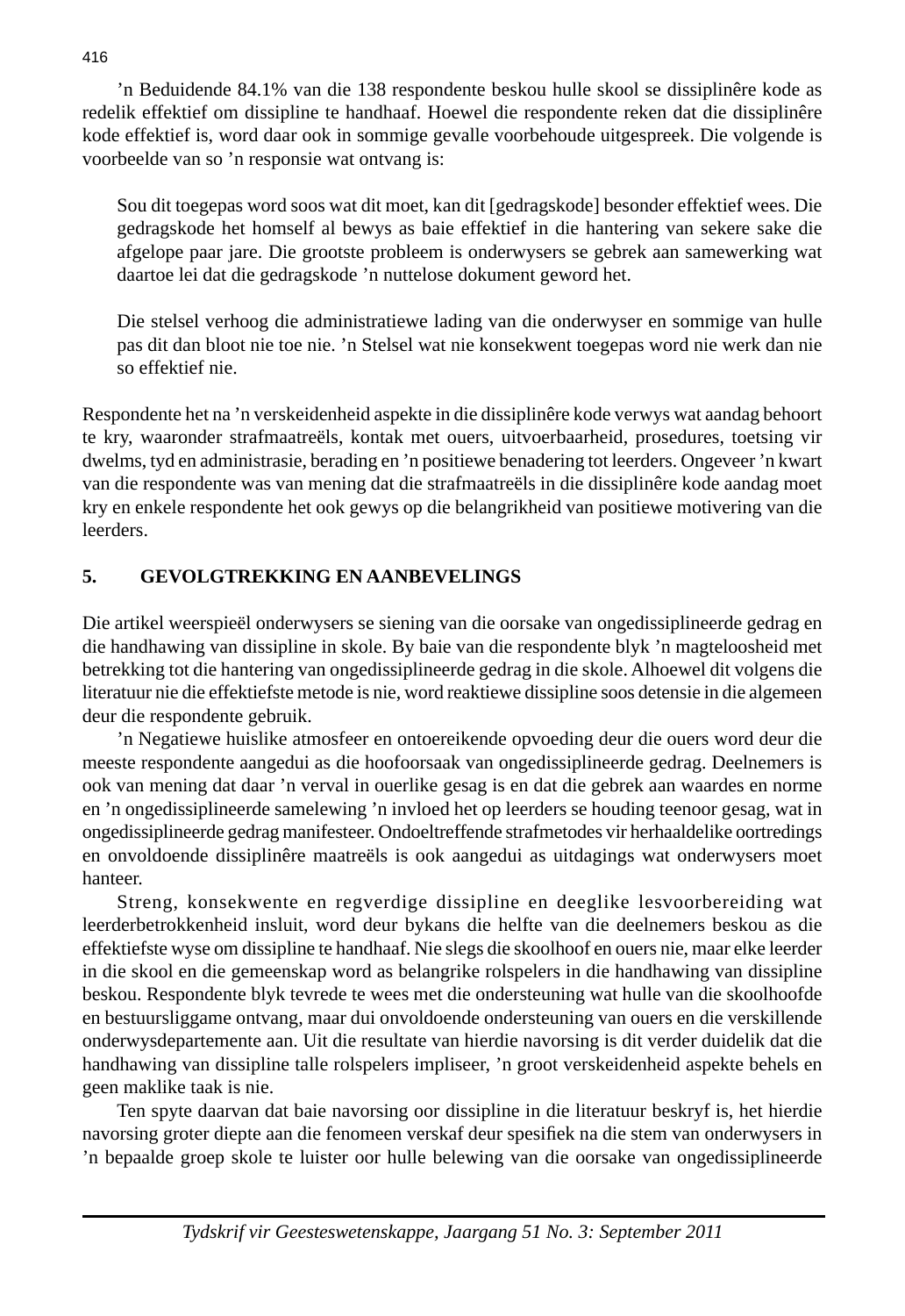gedrag en die handhawing van dissipline. Respondente het baie spesifiek verwys na die invloed van huislike atmosfeer, die verval in ouerlike gesag en onvoldoende waardes en norme in die samelewing as die hoofoorsake van dissiplineprobleme. Onderwysers het ook hand in eie boesem gesteek en ag behoorlike lesbeplanning en konsekwente toepassing van gesag as 'n teenvoeter vir leerdergedragsprobleme in die klaskamer.

 Qua vadis? Onderwysers en ouers moet hande vat en deur hulle voorbeeld die etos en kultuur van 'n skool voorleef. As medeverantwoordelike opvoeders behoort ouers en onderwysers saam te besluit oor die pad vorentoe; bemagtig te word om nie slegs rolmodelle te wees nie maar leerders ook doelgerig tot selfdissipline te lei. Leerders moet ondersteun word om keuses te maak en die gevolge van hulle keuses te dra. Deur die inoefening en toepassing van waardes leer en groei leerders en word selfdissipline en verantwoordelike besluitneming en keuses, wat nie net vir die self nie, maar ook vir die hele skoolgemeenskap van waarde is, in die hand gewerk.

#### **BIBLIOGRAFIE**

- Albertyn, R.M., Kapp, C.A. & Bitzer, E.M. 2008. Profiling exiting postgraduate students' performance and experiences. *South African Journal of Higher Education*, 22(4):749-772.
- Axup, T. & Gersch, I. 2008. The impact of challenging student behavior upon teachers' lives in a secondary school: teachers' perceptions. *British Journal of Special Education*, 35(3):145-151.
- Butchart, R.E. & McEwan, B. 1998. *Classroom discipline in American schools*. New York: State University of New York.
- Badenhorst, J., Steyn, M. & Beukes, L. 2007. Die dissiplinedilemma in post-apartheid
- Suid-Afrikaanse hoërskole: 'n kwalitatiewe ontleding. *Tydskrif vir Geesteswetenskappe,* 47(3):301-319*.*
- Biemond, M., Van der Walt, J.L. & Wolhuter, C.C. 2010. Disciplineverbetering door Omvorming van de Klas tot een Morele Gemeenschap. *Tydskrif vir Christelike Wetenskap*, 46 (Spesiale Uitgawe 1):55-84.
- Creswell, J.W. & Garrett, A.L. 2008. The "movement" of mixed methods research and the role of educators. *South African Journal of Education,* 28(3):321-333.
- Creswell, J.W. & Plano Clark, V.L. 2007. *Designing and conducting mixed methods research.* Thousand Oaks: Sage.
- De Klerk, J. & Rens, J. 2003. The role of values in school discipline. *Koers*, 68(4):353-371.
- Donald, D., Lazarus, S. & Lolwana, P. 1997. *Educational Psychology in social context. Challenges of development, social issues, & special needs in southern Africa*. Cape Town: Oxford University Press.
- Eloff, C.H., Oosthuizen, I.J. & Steyn, H.S. 2010. An educator approach towards learner discipline as a prerequisite in dealing with learner misconduct. *Tydskrif vir Christelike Wetenskap*, 46 (Spesiale Uitgawe 1):125-144.
- Ellenwood, S. 2007. Resisting character education: from McCuffey to narratives. *Journal of Education,*  187(3):20-43.
- Ertesûg, S.K. & Vaaland, G.S. 2007. Prevention and reduction of behavioural problems in school: an evaluation of the Respect program. *Educational Psychology,* 27(6):713-736*.*
- Fade, S. 2004. Using IPA for public health nutrition and dietetic research. *Proceedings of the Nutrition Society,* 63, 647-653.
- Harris, B. 2007. *Supporting the emotional work of school leaders*. London: Paul Chapman.
- Heystek, J. 2010. Onderwyser-leierskap vir positiewe onderrig- en leerklimaat. *Tydskrif vir Christelike Wetenskap*, 46 (Spesiale Uitgawe 1):39-55.
- Joubert, R. & Serakwane, J. 2009. Establising discipline in the contemporary classroom. *Journal of Educational Studies*, 8 (Special volume):125-137.
- Lessing, A.C. & De Witt, M.W. 2010. Karakterbou en Christelike waardes vir die bevordering van gedissiplineerde klaskamergedrag: 'n kritiese beskouing. *Tydskrif vir Christelike Wetenskap*, 46 (Spesiale Uitgawe 1):21-37.
- Lessing, A.C. & Dreyer, J. 2009. No more "no!": alternative interaction methods for teachers in a remedial school to maintain discipline in their classrooms. *Journal of Educational Studies*, 8(1):150-162.